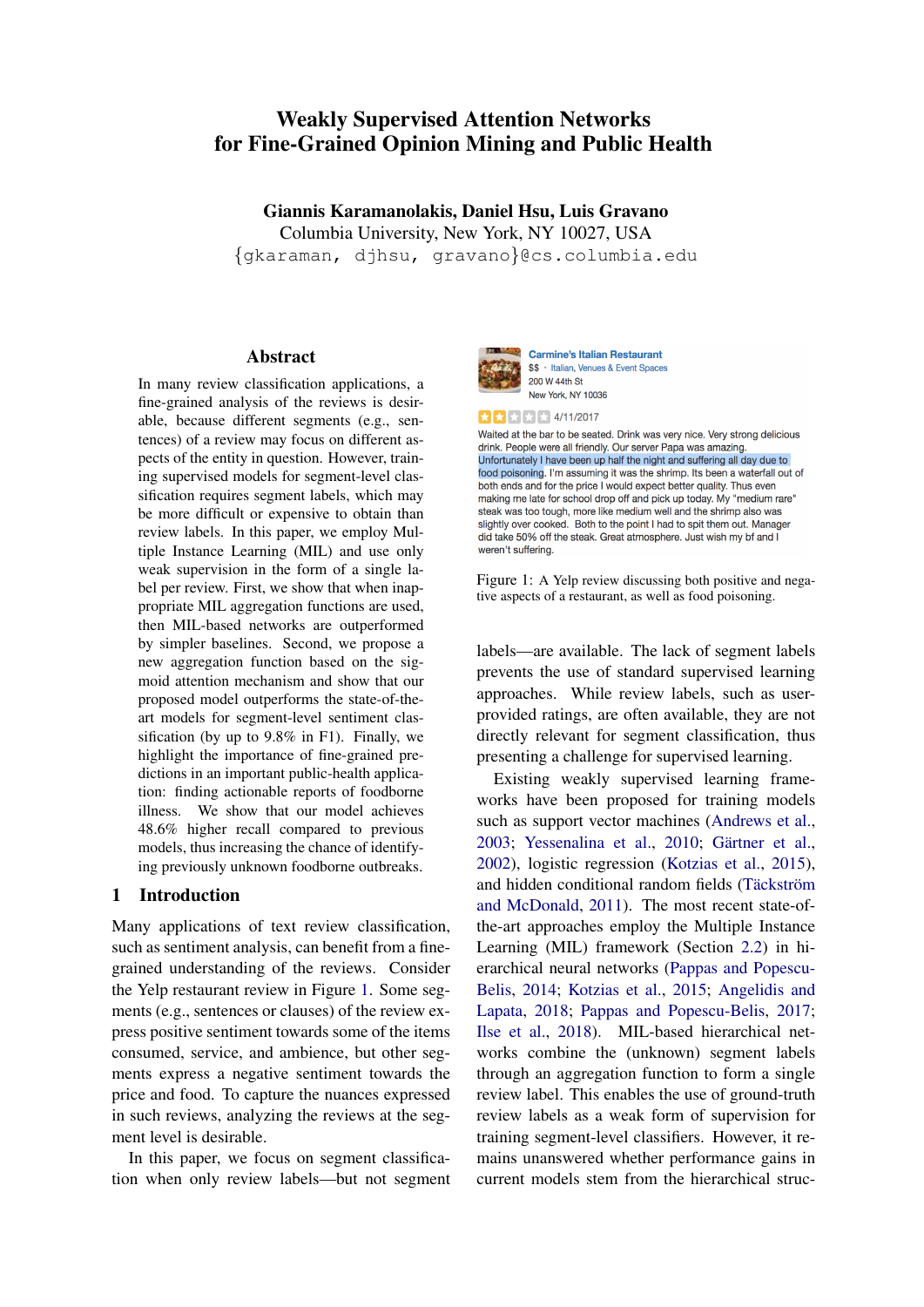ture of the models or from the representational power of their deep learning components. Also, as we will see, the current modeling choices for the MIL aggregation function might be problematic for some applications and, in turn, might hurt the performance of the resulting classifiers.

As a first contribution of this paper, we show that non-hierarchical, deep learning approaches for segment-level sentiment classification —with only review-level labels— are strong, and they equal or exceed in performance hierarchical networks with various MIL aggregation functions.

As a second contribution of this paper, we substantially improve previous hierarchical approaches for segment-level sentiment classification and propose the use of a new MIL aggregation function based on the sigmoid attention mechanism to jointly model the relative importance of each segment as a product of Bernoulli distributions. This modeling choice allows multiple segments to contribute with different weights to the review label, which is desirable in many applications, including segment-level sentiment classification. We demonstrate that our MIL approach outperforms all of the alternative techniques.

As a third contribution, we experiment beyond sentiment classification and apply our approach to a critical public health application: the discovery of foodborne illness incidents in online restaurant reviews. Restaurant patrons increasingly turn to social media—rather than official public health channels—to discuss food poisoning incidents (see Figure [1\)](#page-0-0). As a result, public health authorities need to identify such rare incidents among the vast volumes of content on social media platforms. We experimentally show that our MIL-based network effectively detects segments discussing food poisoning and has a higher chance than all previous models to identify unknown foodborne outbreaks.

## 2 Background and Problem Definition

We now summarize relevant work on fully supervised (Section [2.1\)](#page-1-1) and weakly supervised models (Section [2.2\)](#page-1-0) for segment classification. We also describe a public health application for our model evaluation (Section [2.3\)](#page-2-0). Finally, we define our problem of focus (Section [2.4\)](#page-2-1).

## <span id="page-1-1"></span>2.1 Fully Supervised Models

State-of-the-art supervised learning methods for segment classification use segment embedding techniques followed by a classification model. During segment encoding, a segment  $s_i$  =  $(x_{i1}, x_{i2}, \ldots, x_{iN_i})$  composed of  $N_i$  words is encoded as a fixed-size real vector  $h_i \in \mathbb{R}^{\ell}$  using transformations such as the average of word embeddings [\(Wieting et al.,](#page-9-4) [2015;](#page-9-4) [Arora et al.,](#page-8-5) [2017\)](#page-8-5), Recurrent Neural Networks (RNNs) [\(Wi](#page-9-5)[eting and Gimpel,](#page-9-5) [2017;](#page-9-5) [Yang et al.,](#page-9-6) [2016\)](#page-9-6), Convolutional Neural Networks (CNNs) [\(Kim,](#page-8-6) [2014\)](#page-8-6), or self-attention blocks [\(Devlin et al.,](#page-8-7) [2019;](#page-8-7) [Rad](#page-9-7)[ford et al.,](#page-9-7) [2018\)](#page-9-7). We refer to the whole segment encoding procedure as  $h_i = \text{ENC}(s_i)$ . During segment classification, the segment  $s_i$  is assigned to one of C predefined classes  $[C] :=$  $\{1, 2, \ldots, C\}$ . To provide a probability distribution  $p_i = \langle p_i^1, \dots, p_i^C \rangle$  over the C classes, the segment encoding  $h_i$  is fed to a classification model:  $p_i = \text{CLF}(h_i)$ . Supervised approaches require ground-truth *segment labels* for training.

#### <span id="page-1-0"></span>2.2 Weakly Supervised Models

State-of-the-art weakly supervised approaches for segment and review classification employ the Multiple Instance Learning (MIL) framework [\(Zhou](#page-9-8) [et al.,](#page-9-8) [2009;](#page-9-8) [Pappas and Popescu-Belis,](#page-9-2) [2014;](#page-9-2) [Kotzias et al.,](#page-8-2) [2015;](#page-8-2) [Pappas and Popescu-Belis,](#page-9-3) [2017;](#page-9-3) [Angelidis and Lapata,](#page-8-3) [2018\)](#page-8-3). In contrast to traditional supervised learning, where *segment labels* are required to train segment classifiers, MILbased models can be trained using *review labels* as a weak source of supervision, as we describe next.

MIL is employed for problems where data are arranged in groups (bags) of instances. In our setting, each review is a group of segments:  $r =$  $(s_1, s_2, \ldots, s_M)$ . The key assumption followed by MIL is that the observed review label is an aggregation function of the unobserved segment labels:  $p = \text{AGG}(p_1, \ldots, p_M)$ . Hierarchical MIL-based models (Figure [2\)](#page-2-2) work in three main steps: (1) encode the review segments into fixed-size vectors  $h_i = \text{ENC}(s_i)$ , (2) provide segment predictions  $p_i = \text{CLF}(h_i)$ , and (3) aggregate the predictions to get a review-level probability estimate  $p = \text{AGG}(p_1, \ldots, p_M)$ . Supervision during training is provided in the form of review labels.

Different modeling choices have been taken for each part of the MIL hierarchical architecture. [Kotzias et al.](#page-8-2) [\(2015\)](#page-8-2) encoded sentences as the in-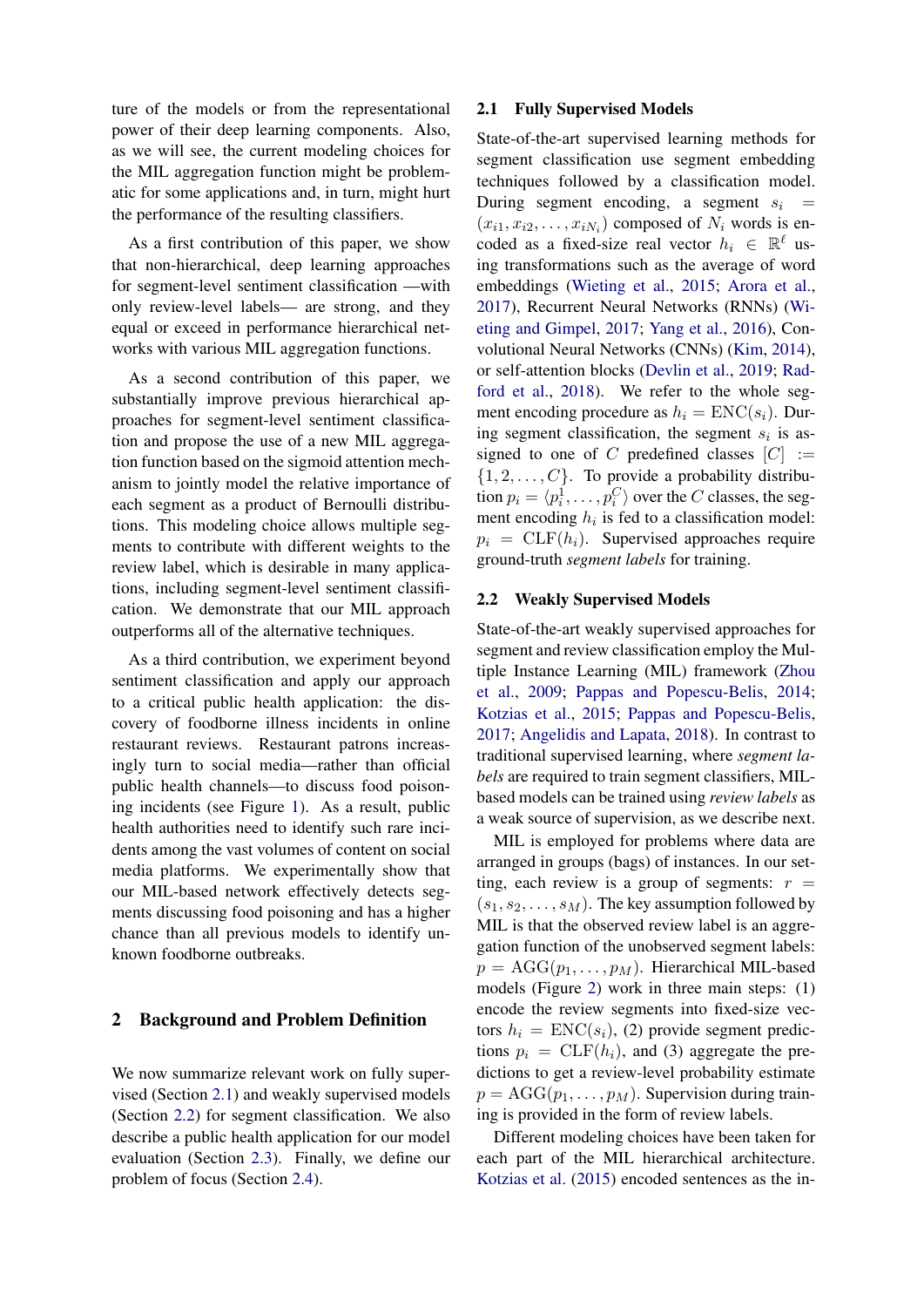<span id="page-2-2"></span>

Figure 2: MIL-based hierarchical models.

ternal representations of a hierarchical CNN that was pre-trained for document-level sentiment classification [\(Denil et al.,](#page-8-8) [2014\)](#page-8-8). For sentence-level classification, they used logistic regression, while the aggregation function was the uniform average. [Pappas and Popescu-Belis](#page-9-2) [\(2014,](#page-9-2) [2017\)](#page-9-3) employed Multiple Instance Regression, evaluated various models for segment encoding, including feed forward neural networks and Gated Recurrent Units (GRUs) [\(Bahdanau et al.,](#page-8-9) [2015\)](#page-8-9), and used the weighted average for the aggregation function, where the weights were computed by linear regression or a one-layer neural network. [Ange](#page-8-3)[lidis and Lapata](#page-8-3) [\(2018\)](#page-8-3) proposed an end-to-end Multiple Instance Learning Network (MILNET), which outperformed previous models for sentiment classification using CNNs for segment encoding, a softmax layer for segment classification, and GRUs with attention [\(Bahdanau et al.,](#page-8-9) [2015\)](#page-8-9) to aggregate segment predictions as a weighted average. Our proposed model (Section [4\)](#page-3-0) also follows the MIL hierarchical structure of Figure [2](#page-2-2) for both sentiment classification and an important public health application, which we discuss next.

## <span id="page-2-0"></span>2.3 Foodborne Illness Discovery in Online Restaurant Reviews

Health departments nationwide have started to analyze social media content (e.g., Yelp reviews, Twitter messages) to identify foodborne illness outbreaks originating in restaurants. In Chicago [\(Harris et al.,](#page-8-10) [2014\)](#page-8-10), New York City [\(Ef](#page-8-11)[fland et al.,](#page-8-11) [2018\)](#page-8-11), Nevada [\(Sadilek et al.,](#page-9-9) [2016\)](#page-9-9), and St. Louis [\(Harris et al.,](#page-8-12) [2018\)](#page-8-12), text classification systems have been successfully deployed for the detection of social media documents mentioning foodborne illness. (Figure [1](#page-0-0) shows a Yelp re-

view discussing a food poisoning incident.) After such social media documents are flagged by the classifiers, they are typically examined manually by epidemiologists, who decide if further investigation (e.g., interviewing the restaurant patrons who became ill, inspecting the restaurant) is warranted. This manual examination is timeconsuming, and hence it is critically important to (1) produce accurate review-level classifiers, to identify foodborne illness cases while not showing epidemiologists large numbers of false-positive cases; and (2) annotate the flagged reviews to help the epidemiologists in their decision-making.

We propose to apply our segment classification approach to this important public health application. By identifying which review segments discuss food poisoning, epidemiologists could focus on the relevant portions of the review and safely ignore the rest. As we will see, our evaluation will focus on Yelp restaurant reviews. Discovering foodborne illness is fundamentally different from sentiment classification, because the mentions of food poisoning incidents in Yelp are rare. Furthermore, even reviews mentioning foodborne illness often include multiple sentences unrelated to foodborne illness (see Figure [1\)](#page-0-0).

#### <span id="page-2-1"></span>2.4 Problem Definition

Consider a text review for an entity, with  $M$  contiguous segments  $r = (s_1, \ldots, s_M)$ . Segments may have a variable number of words and different reviews may have a different number of segments. A discrete label  $y_r \in [C]$  is provided for each review but the individual segment labels are not provided. Our goal is to train a segmentlevel classifier that, given an unseen test review  $r^t = (s_1^t, s_2^t, \dots, s_{M_t}^t)$ , predicts a label  $p_i \in [C]$ for each segment and then aggregates the segment labels to infer the review label  $y_r^t \in [C]$  for  $r^t$ .

#### <span id="page-2-3"></span>3 Non-Hierarchical Baselines

We can address the problem described in Section [2.4](#page-2-1) without using hierarchical approaches such as MIL. In fact, the hierarchical structure of Figure [2](#page-2-2) for the MIL-based deep networks adds a level of complexity that has not been empirically justified, giving rise to the following question: do performance gains in current MIL-based models stem from their hierarchical structure or just from the representational power of their deep learning components?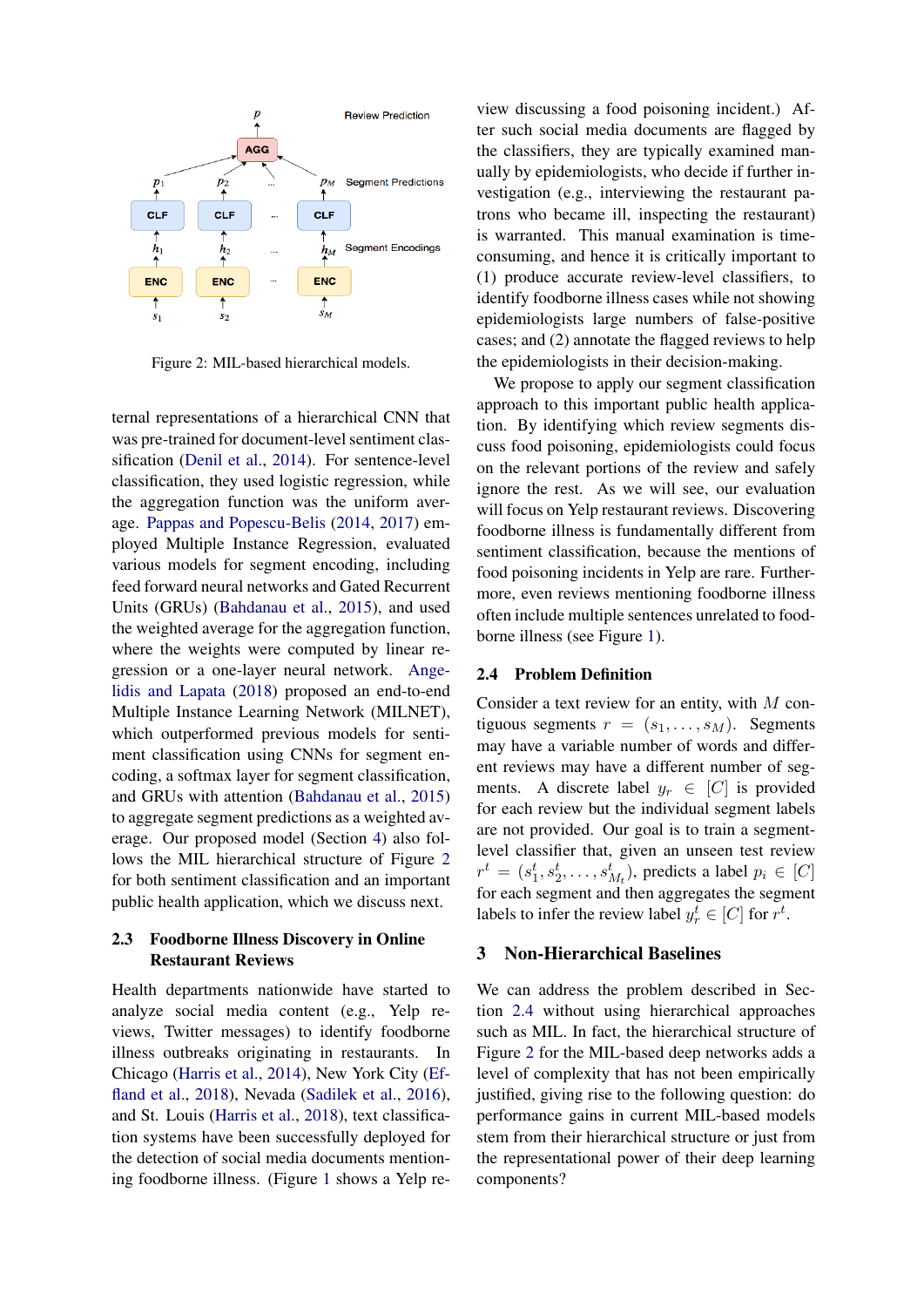We explore this question by evaluating a class of simpler non-hierarchical baselines: deep neural networks trained at the *review level* (without encoding and classifying individual segments) and applied at the *segment level* by treating each test segment as if it were a short "review." While the distribution of input length is different during training and testing, we will show that this class of non-hierarchical models is quite competitive and sometime outperforms MIL-based networks with inappropriate modeling choices.

## <span id="page-3-0"></span>4 Hierarchical Sigmoid Attention **Networks**

We now describe the details of our MIL-based hierarchical approach, which we call Hierarchical Sigmoid Attention Network (HSAN). HSAN works in three steps to process a review, following the general architecture in Figure [2:](#page-2-2) (1) each segment  $s_i$  in the review is encoded as a fixed-size vector using word embeddings and CNNs [\(Kim,](#page-8-6) [2014\)](#page-8-6):  $h_i = \text{CNN}(s_i) \in \mathbb{R}^{\ell}$ ; (2) each segment encoding  $h_i$  is classified using a softmax classifier with parameters  $W \in \mathbb{R}^{\ell}$  and  $b \in \mathbb{R}$ :  $p_i = \text{softmax}(Wh_i + b)$ ; and (3) a review prediction  $p$  is computed as an aggregation function of the segment predictions  $p_1, \ldots, p_M$  from the previous step. A key contribution of our work is the motivation, definition, and evaluation of a suitable aggregation function for HSAN, a critical design issue for MIL-based models.

The choice of aggregation function has a substantial impact on the performance of MIL-based models and should depend on the specific assumptions about the relationship between bags and instances [\(Carbonneau et al.,](#page-8-13) [2018\)](#page-8-13). Importantly, the performance of MIL algorithms depends on the witness rate (WR), which is defined as the proportion of positive instances in positive bags. For example, when WR is very low (which is the case in our public health application), using the uniform average as an aggregation function in MIL is not an appropriate modeling choice, because the contribution of the few positive instances to the bag label is outweighed by that of the negative instances.

The choice of the uniform average of segment predictions [\(Kotzias et al.,](#page-8-2) [2015\)](#page-8-2) is also problematic because particular segments of reviews might be more informative than other segments for the task at hand and thus should contribute with higher weights to the computation of the review label. For this reason, we opt for the weighted average [\(Pappas and Popescu-Belis,](#page-9-2) [2014;](#page-9-2) [Angelidis](#page-8-3) [and Lapata,](#page-8-3) [2018\)](#page-8-3):

<span id="page-3-2"></span>
$$
p = \frac{\sum_{i=1}^{M} \alpha_i \cdot p_i}{\sum_{i=1}^{M} \alpha_i}.
$$
 (1)

The weights  $\alpha_1, \ldots, \alpha_M \in [0, 1]$  define the relative contribution of the corresponding segments  $s_1, \ldots, s_M$  to the review label. To estimate the segment weights, we adopt the attention mechanism [\(Bahdanau et al.,](#page-8-9) [2015\)](#page-8-9). In contrast to MIL-NET [\(Angelidis and Lapata,](#page-8-3) [2018\)](#page-8-3), which uses the traditional softmax attention, we propose to use the sigmoid attention. Sigmoid attention is both functionally and semantically different from softmax attention and is more suitable for our problem, as we show next.

The probabilistic interpretation of softmax attention is that of a categorical latent variable  $z \in$  $\{1, \ldots, M\}$  that represents the index of the segment to be selected from the M segments [\(Kim](#page-8-14) [et al.,](#page-8-14) [2017\)](#page-8-14). The attention probability distribution is:

<span id="page-3-1"></span>
$$
p(z = i | e_1, ..., e_M) = \frac{\exp(e_i)}{\sum_{i=1}^M \exp(e_i)},
$$
 (2)

where:

$$
e_i = u_a^T \tanh(W_a h'_i + b_a), \tag{3}
$$

where  $h'_i$  are context-dependent segment vectors computed using bi-directional GRUs (Bi-GRUs),  $W_a \in \mathbb{R}^{m \times n}$  and  $b_a \in \mathbb{R}^n$  are the attention model's weight and bias parameter, respectively, and  $u_a \in \mathbb{R}^m$  is the "attention query" vector parameter. The probabilistic interpretation of Equation [2](#page-3-1) suggests that, when using the softmax attention, exactly one segment should be considered important under the constraint that the weights of all segments sum to one. This property of the softmax attention to prioritize one instance explains the successful application of the mechanism for problems such as machine translation [\(Bahdanau](#page-8-9) [et al.,](#page-8-9) [2015\)](#page-8-9), where the role of attention is to align each target word to (usually) one of the M words from the source language. However, softmax attention is not well suited for estimating the aggregation function weights for our problem, where multiple segments usually affect the review-level prediction.

We hence propose using the sigmoid attention mechanism to compute the weights  $\alpha_1, \ldots, \alpha_M$ .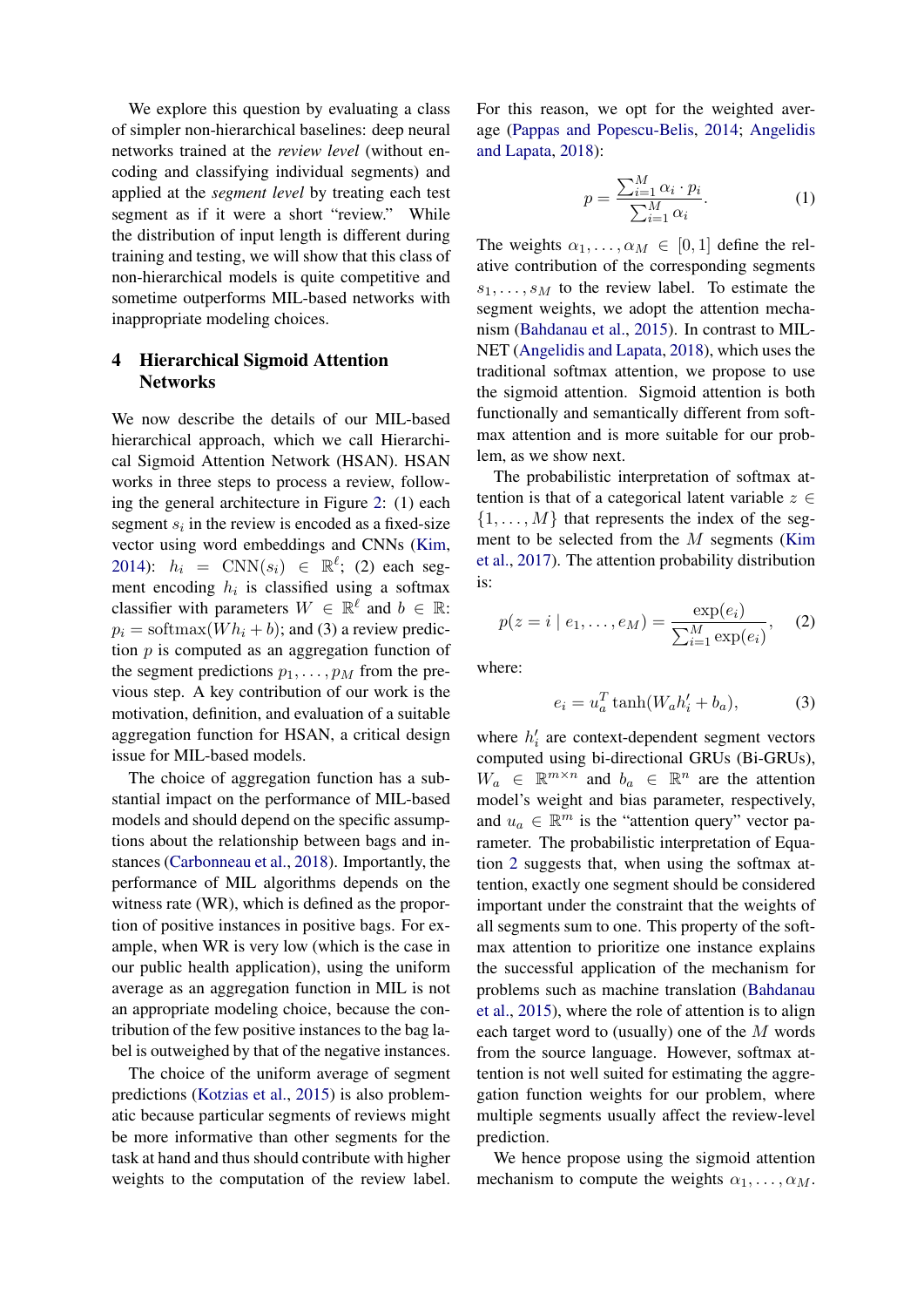<span id="page-4-0"></span>

Figure 3: Our Hierarchical Sigmoid Attention Network.

In particular, we replace softmax in Equation [\(2\)](#page-3-1) with the sigmoid (logistic) function:

$$
\alpha_i = \sigma(e_i) = \frac{1}{1 + \exp(-e_i)}.
$$
 (4)

With sigmoid attention, the computation of the attention weight  $\alpha_i$  does not depend on scores  $e_i$ for  $j \neq i$ . Indeed, the probabilistic interpretation of sigmoid attention is a vector  $z$  of discrete latent variables  $z = [z_1, \ldots, z_M]$ , where  $z_i \in \{0, 1\}$  [\(Kim et al.,](#page-8-14) [2017\)](#page-8-14). In other words, the relative importance of each segment is modeled as a Bernoulli distribution. The sigmoid attention probability distribution is:

$$
p(z_i = 1 | e_1, \ldots, e_M) = \sigma(e_i). \tag{5}
$$

This probabilistic model indicates that  $z_1, \ldots, z_M$ are conditionally independent given  $e_1, \ldots, e_M$ . Therefore, sigmoid attention allows multiple segments, or even no segments, to be selected. This property of sigmoid attention explains why it is more appropriate for our problem. Also, as we will see in the next sections, using the sigmoid attention is the key modeling change needed in MILbased hierarchical networks to outperform nonhierarchical baselines for segment-level classification. Attention mechanisms using sigmoid activation have also been recently applied for tasks different than segment-level classification of reviews [\(Shen and Lee,](#page-9-10) [2016;](#page-9-10) [Kim et al.,](#page-8-14) [2017;](#page-8-14) [Rei](#page-9-11) [and Søgaard,](#page-9-11) [2018\)](#page-9-11). Our work differs from these approaches in that we use the sigmoid attention

mechanism for the MIL aggregation function of Equation [1,](#page-3-2) i.e., we aggregate segment labels  $p_i$ (instead of segment vectors  $h_i$ ) into a single review label  $p$  (instead of review vectors  $h$ ).

We summarize our HSAN architecture in Figure [3.](#page-4-0) HSAN follows the MIL framework and thus it does not require segment labels for training. Instead, we only use ground-truth review labels and jointly learn the model parameters by minimizing the negative log-likelihood of the model parameters. Even though a single label is available for each review, our model allows different segments of the review to receive different labels. Thus, we can appropriately handle reviews such as that in Figure [1](#page-0-0) and assign a mix of positive and negative segment labels, even when the review as a whole has a negative (2-star) rating.

#### 5 Experiments

We now turn to another key contribution of our paper, namely, the evaluation of critical aspects of hierarchical approaches and also our HSAN approach. For this, we focus on two important and fundamentally different, real-world applications: segment-level sentiment classification and the discovery of foodborne illness in restaurant reviews.

#### 5.1 Experimental Settings

For segment-level sentiment classification, we use the Yelp'13 corpus with 5-star ratings [\(Tang et al.,](#page-9-12) [2015\)](#page-9-12) and the IMDB corpora with 10-star ratings [\(Diao et al.,](#page-8-15) [2014\)](#page-8-15). We do not use segment labels for training any models except the fully supervised Seg-\* baselines (see below). For evaluating the segment-level classification performance on Yelp'13 and IMDB, we use the SPOT-Yelp and SPOT-IMDB datasets, respectively [\(Angelidis and](#page-8-3) [Lapata,](#page-8-3) [2018\)](#page-8-3), annotated at two levels of granularity, namely, sentences (SENT) and Elementary Discourse Units  $(EDUs)^1$  $(EDUs)^1$  (see Table [1\)](#page-5-0). For dataset statistics and implementation details, see the supplementary material.

For the discovery of foodborne illness, we use a dataset of Yelp restaurant reviews, manually labeled by epidemiologists in the New York City Department of Health and Mental Hygiene. Each review is assigned a binary label ("Sick" vs. "Not Sick"). To test the models at the sentence level, epidemiologists have manually annotated each

<span id="page-4-1"></span><sup>&</sup>lt;sup>1</sup>The use of EDUs for sentiment classification is motivated in [\(Angelidis and Lapata,](#page-8-3) [2018\)](#page-8-3).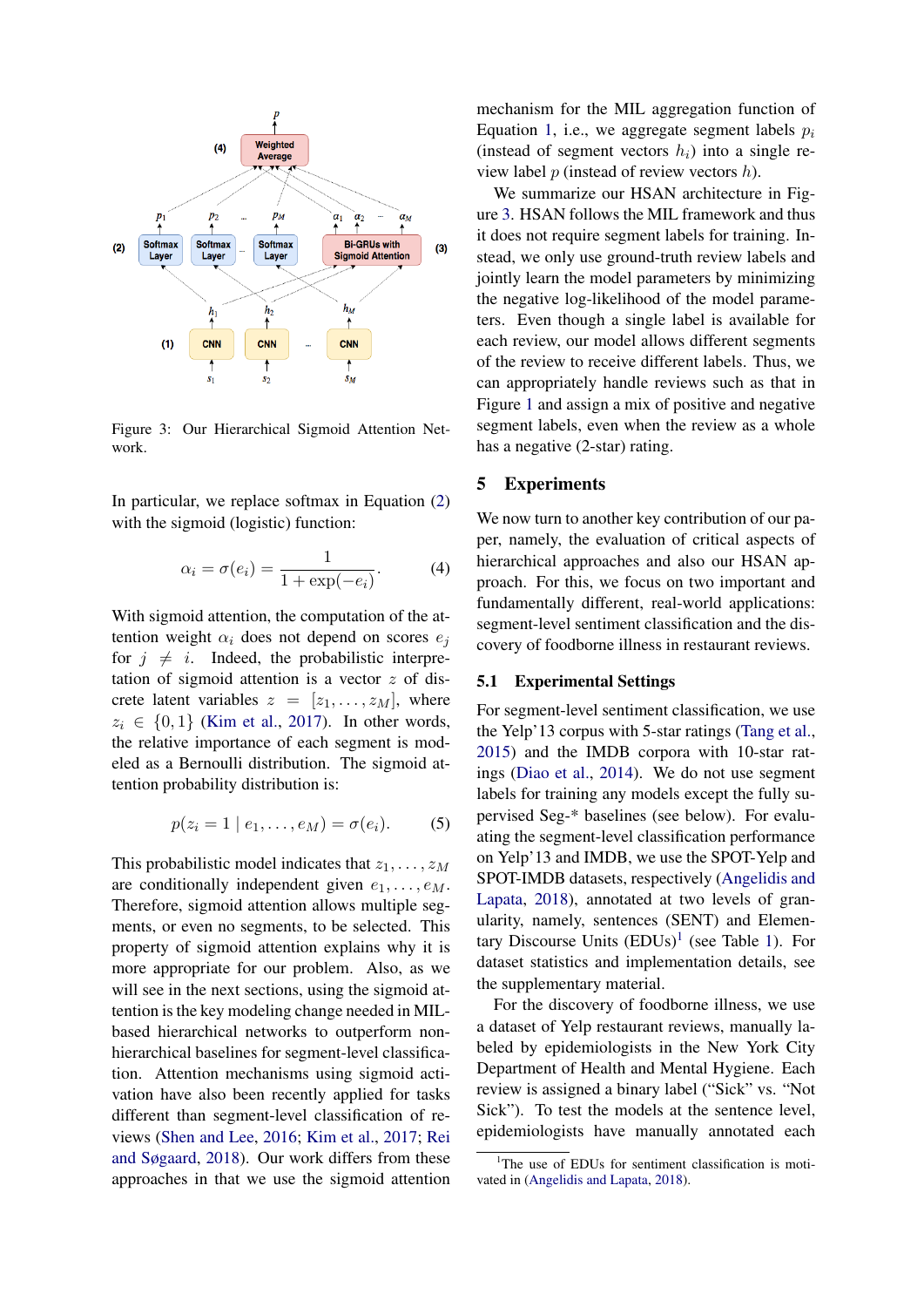<span id="page-5-0"></span>

|                           | <b>SPOT-Yelp</b> |       | <b>SPOT-IMDB</b> |            |  |
|---------------------------|------------------|-------|------------------|------------|--|
| <b>Statistic</b>          | <b>SENT</b>      | EDU   | <b>SENT</b>      | <b>EDU</b> |  |
| # Segments                | 1,065            | 2.110 | 1,029            | 2,398      |  |
| Positive segments $(\%)$  | 39.9             | 32.9  | 37.9             | 25.6       |  |
| Neutral segments $(\%)$   | 21.7             | 34.3  | 29.2             | 47.7       |  |
| Negative segments $(\%)$  | 38.4             | 32.8  | 32.9             | 26.7       |  |
| Witness positive (# segs) | 7.9              | 12.1  | 6.0              | 8.5        |  |
| Witness negative (# segs) | 7.3              | 11.6  | 6.6              | 11.2       |  |
| Witness salient (# segs)  | 8.5              | 14.0  | 7.6              | 12.6       |  |
| WR positive               | 0.74             | 0.58  | 0.55             | 0.36       |  |
| WR negative               | 0.68             | 0.53  | 0.63             | 0.43       |  |
| WR salient                | 0.80             | 0.65  | 0.76             | 0.55       |  |

Table 1: Label statistics for the SPOT datasets. "WR  $(x)$ " is the witness rate, meaning the proportion of segments with label  $x$  in a review with label  $x$ . "Witness  $(x)$ " is the average number of segments with label x in a review with label  $x$ . "Salient" is the union of the "positive" and "negative" classes.

sentence for a subset of the test reviews (see the supplementary material). In this sentence-level dataset, the WR of the "Sick" class is 0.25, which is significantly lower than the WR on sentiment classification datasets (Table [1\)](#page-5-0). In other words, the proportion of "Sick" segments in "Sick" reviews is relatively low; in contrast, in sentiment classification the proportion of positive (or negative) segments is relatively high in positive (or negative) reviews.

For a robust evaluation of our approach (HSAN), we compare against state-of-the-art models and baselines:

- Rev-\*: non-hierarchical models, trained at the review level and applied at the segment level (see Section [3\)](#page-2-3); this family includes a logistic regression classifier trained on review embeddings, computed as the elementwise average of word embeddings ("Rev-LR-EMB"), a CNN ("Rev-CNN") [\(Kim,](#page-8-6) [2014\)](#page-8-6), and a Bi-GRU with attention ("Rev-RNN") [\(Bahdanau et al.,](#page-8-9) [2015\)](#page-8-9). For foodborne classification we also report a logistic regression classifier trained on bag-ofwords review vectors ("Rev-LR-BoW"), because it is the best performing model in previous work [\(Effland et al.,](#page-8-11) [2018\)](#page-8-11).
- MIL-\*: MIL-based hierarchical deep learning models with different aggregation functions. "MIL-avg" computes the review label as the average of the segment-level predictions [\(Kotzias et al.,](#page-8-2) [2015\)](#page-8-2). "MIL-softmax" uses the softmax attention mechanism –this is

the best performing MILNET model reported in [\(Angelidis and Lapata,](#page-8-3) [2018\)](#page-8-3) ("MIL-NETgt"). "MIL-sigmoid" uses the sigmoid attention mechanism as we propose in Section [4](#page-3-0) (HSAN model). All MIL-\* models have the hierarchical structure of Figure [2](#page-2-2) and for comparison reasons we use the same functions for segment encoding (ENC) and segment classification (CLF), namely, a CNN and a softmax classifier, respectively.

For the evaluation of hierarchical non-MIL networks such as the hierarchical classifier of [Yang](#page-9-6) [et al.](#page-9-6) [\(2016\)](#page-9-6), see [Angelidis and Lapata](#page-8-3) [\(2018\)](#page-8-3). Here, we ignore this class of models as they have been outperformed by MILNET.

The above models require only review-level labels for training, which is the scenario of focus of this paper. For comparison purposes, we also evaluate a family of fully supervised baselines trained at the *segment* level:

• Seg-\*: fully supervised baselines using SPOT segment labels for training. "Seg-LR" is a logistic regression classifier trained on segment embeddings, which are computed as the element-wise average of the corresponding word embeddings. We also report the CNN baseline ("Seg-CNN"), which was evaluated in [Angelidis and Lapata](#page-8-3) [\(2018\)](#page-8-3). Seg-\* baselines are evaluated using 10-fold cross-validation on the SPOT dataset.

For sentiment classification, we evaluate the models using the macro-averaged F1 score. For foodborne classification, we report both macroaveraged F1 and recall scores (for more metrics, see the supplementary material).

## 5.2 Experimental Results

Sentiment Classification: Table [2](#page-6-0) reports the evaluation results on SPOT datasets for both sentence- and EDU-level classification.

The Seg-\* baselines are not directly comparable with other models, as they are trained at the segment level on the (relatively small) SPOT datasets with segment labels. The more complex Seg-CNN model does not significantly improve over the simpler Seg-LR, perhaps due to the small training set available at the segment level.

Rev-CNN outperforms Seg-CNN in three out of the four datasets. Although Rev-CNN is trained at the review level (but is applied at the segment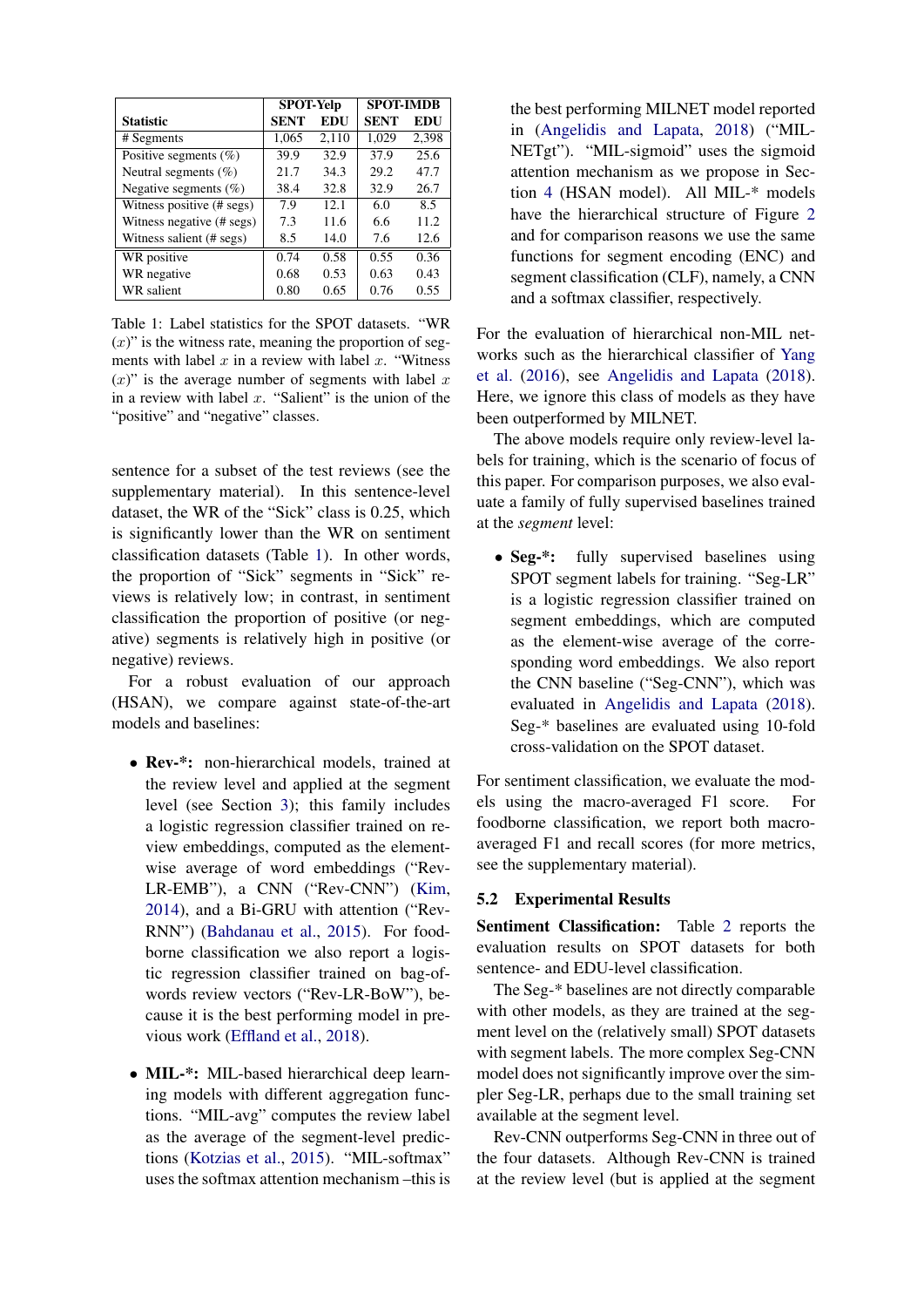<span id="page-6-0"></span>

|                | <b>SPOT-Yelp</b> |      | <b>SPOT-IMDB</b> |            |  |  |
|----------------|------------------|------|------------------|------------|--|--|
| <b>Method</b>  | <b>SENT</b>      | EDU  | <b>SENT</b>      | <b>EDU</b> |  |  |
| Seg-LR         | 55.6             | 59.2 | 60.5             | 62.8       |  |  |
| Seg-CNN        | 56.2             | 60.0 | 58.3             | 63.0       |  |  |
| Rev-LR-EMB     | 51.2             | 49.3 | 52.7             | 48.6       |  |  |
| <b>Rev-CNN</b> | 60.6             | 61.5 | 60.8             | 60.1       |  |  |
| Rev-RNN        | 58.5             | 53.9 | 55.3             | 50.8       |  |  |
| MIL-avg        | 51.8             | 46.8 | 45.7             | 38.4       |  |  |
| MIL-softmax    | 63.4             | 59.9 | 64.0             | 59.9       |  |  |
| MIL-sigmoid    | 64.6             | 63.3 | 66.2             | 65.7       |  |  |

Table 2: F1 score for segment-level sentiment classification.

level), it is trained with 10 times as many examples as Seg-CNN. This suggests that, for the non-hierarchical CNN models, review-level training may be advantageous with more training examples. In addition, Rev-CNN outperforms Rev-LR-EMB, indicating that the fine-tuned features extracted by the CNN are an improvement over the pre-trained embeddings used by Rev-LR-EMB.

Rev-CNN outperforms MIL-avg and has comparable performance to MILNET: nonhierarchical deep learning models trained at the review level and applied at the segment level are strong baselines, because of their representational power. Thus, the Rev-\* model class should be evaluated and compared with MIL-based hierarchical models for applications where segment labels are not available.

Interestingly, MIL-sigmoid (HSAN) consistently outperforms all models, including MIL-avg, MIL-softmax (MILNET), and the Rev-\* baselines. This shows that:

- 1. the choice of aggregation function of MILbased classifiers heavily impacts classification performance; and
- 2. MIL-based hierarchical networks can indeed outperform non-hierarchical networks when the appropriate aggregation function is used.

We emphasize that we use the same ENC and CLF functions across all MIL-based models to show that performance gains stem solely from the choice of aggregation function. Given that HSAN consistently outperforms MILNET in all datasets for segment-level sentiment classification, we conclude that the choice of sigmoid attention for aggregation is a better fit than softmax for this task.

The difference in performance between HSAN and MILNET is especially pronounced on the \*-

EDU datasets. We explain this behavior with the statistics of Table [1:](#page-5-0) "Witness (Salient)" is higher in \*-EDU datasets compared to \*-SENT datasets. In other words, \*-EDU datasets contain more segments that should be considered important than \*-SENT datasets. This implies that the attention model needs to "attend" to more segments in the case of \*-EDU datasets: as we argued in Section [4,](#page-3-0) this is best modeled by sigmoid attention.

Foodborne Illness Discovery: Table [3](#page-7-0) reports the evaluation results for both review- and sentence-level foodborne classification.<sup>[2](#page-6-1)</sup> For more detailed results, see the supplementary material. Rev-LR-EMB has significantly lower F1 score than Rev-CNN and Rev-RNN: representing a review as the uniform average of the word embeddings is not an appropriate modeling choice for this task, where only a few segments in each review are relevant to the positive class.

MIL-sigmoid (HSAN) achieves the highest F1 score among all models for review-level classification. MIL-avg has lower F1 score compared to other models: as discussed in Section [2.2,](#page-1-0) in applications where the value of WR is very low (here WR=0.25), the uniform average is not an appropriate aggregation function for MIL.

Applying the best classifier reported in [Effland](#page-8-11) [et al.](#page-8-11) [\(2018\)](#page-8-11) (Rev-LR-BoW) for sentence-level classification leads to high precision but very low recall. On the other hand, the MIL-\* models outperform the Rev-\* models in F1 score (with the exception of MIL-avg, which has lower F1 score than Rev-RNN): the MIL framework is appropriate for this task, especially when the weighted average is used for the aggregation function. The significant difference in recall and F1 score between different MIL-based models highlights once again the importance of choosing the appropriate aggregation function. MIL-sigmoid consistently outperforms MIL-softmax in all metrics, showing that the sigmoid attention properly encodes the hierarchical structure of reviews. MIL-sigmoid also outperforms all other models in all metrics. Also, MIL-sigmoid's recall is 48.6% higher than that of Rev-LR-BoW. In other words, MIL-sigmoid detects more sentences relevant to foodborne illness than Rev-LR-BoW, which is especially desirable

<span id="page-6-1"></span><sup>&</sup>lt;sup>2</sup>We report review-level classification results because epidemiologists rely on the *review-level* predictions to decide whether to investigate restaurants; in turn, *segment-level* predictions help epidemiologists focus on the relevant portions of positively labeled reviews.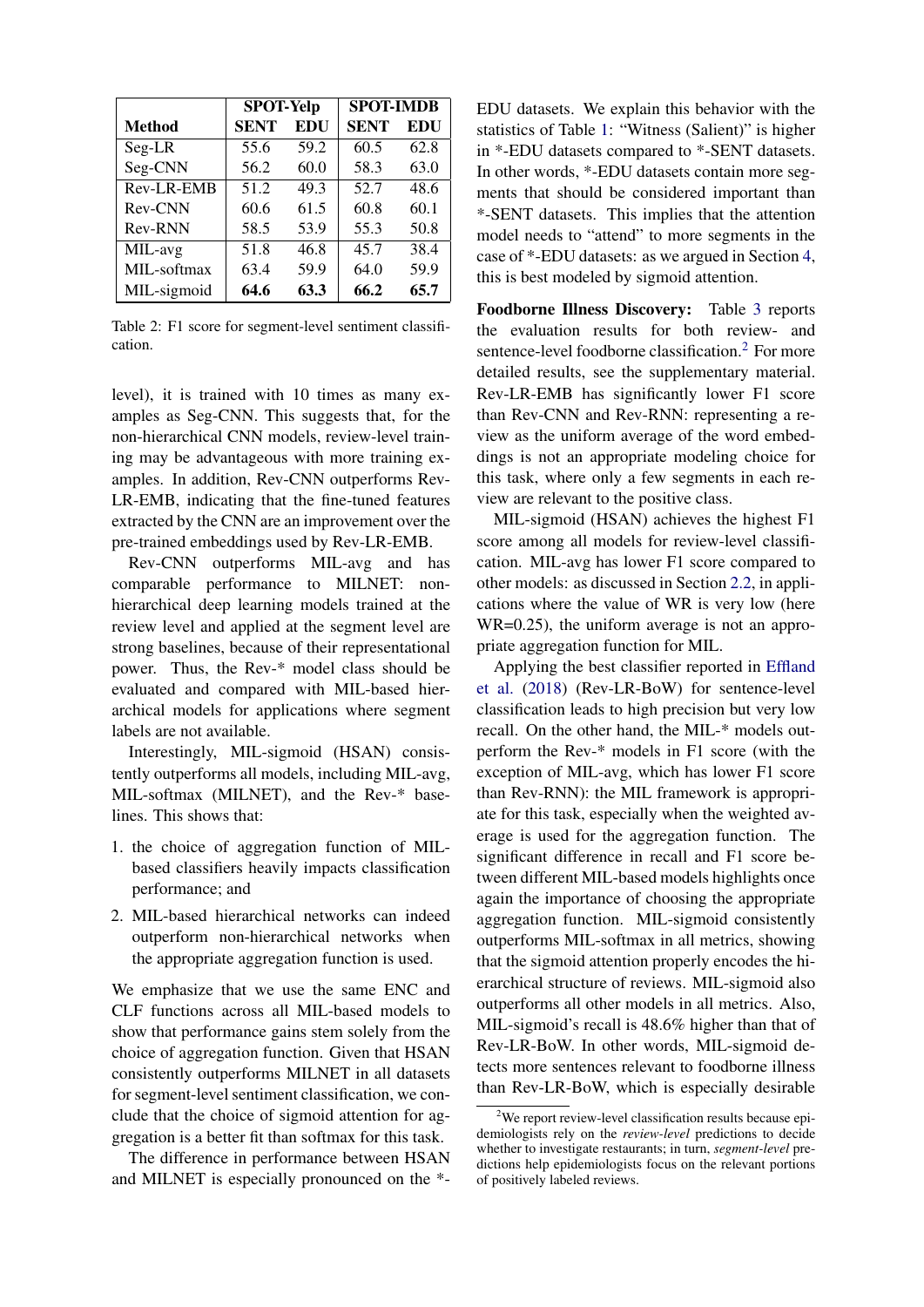<span id="page-7-0"></span>

|                | <b>REV</b> | <b>SENT</b> |      |      |             |
|----------------|------------|-------------|------|------|-------------|
| <b>Method</b>  | F1         | Prec        | Rec  | F1   | <b>AUPR</b> |
| Rev-LR-BoW     | 86.7       | 82.1        | 58.8 | 68.6 | 80.9        |
| Rev-LR-EMB     | 63.3       | 50.0        | 84.3 | 62.8 | 48.9        |
| Rev-CNN        | 84.8       | 79.3        | 59.4 | 67.9 | 24.7        |
| <b>Rev-RNN</b> | 86.7       | 81.0        | 74.5 | 77.6 | 11.3        |
| MIL-avg        | 59.8       | 75.0        | 78.0 | 76.5 | 73.6        |
| MIL-softmax    | 87.6       | 75.5        | 83.3 | 79.2 | 81.6        |
| MIL-sigmoid    | 89.6       | 76.4        | 87.4 | 81.5 | 84.0        |

Table 3: Review-level (left) and sentence-level (right) evaluation results for discovering foodborne illness.

for this application, as discussed next.

Important Segment Highlighting Fine-grained predictions could potentially help epidemiologists to quickly focus on the relevant portions of the reviews and safely ignore the rest. Figure [4](#page-7-1) shows how the segment predictions and attention scores predicted by HSAN —with the highest recall and F1 score among all models that we evaluated could be used to highlight important sentences of a review. We highlight sentences in red if the corresponding attention scores exceed a pre-defined threshold. In this example, high attention scores are assigned by HSAN to sentences that mention food poisoning or symptoms related to food poisoning. (For more examples, see the supplementary material.) This is particularly important because reviews on Yelp and other platforms can be long, with many irrelevant sentences surrounding the truly important ones for the task at hand. The fine-grained predictions produced by our model could inform a graphical user interface in health departments for the inspection of candidate reviews. Such an interface would allow epidemiologists to examine reviews more efficiently and, ultimately, more effectively.

#### 6 Conclusions and Future Work

We presented a Multiple Instance Learning-based model for fine-grained text classification that requires only review-level labels for training but produces both review- and segment-level labels. Our first contribution is the observation that nonhierarchical deep networks trained at the review level and applied at the segment level (by treating each test segment as if it were a short "review") are surprisingly strong and perform comparably or better than MIL-based hierarchical networks with a variety of aggregation functions. Our second contribution is a new MIL aggregation

<span id="page-7-1"></span>

| Pred Att      |      | Text                                                                                                                           |  |  |  |  |  |  |  |  |
|---------------|------|--------------------------------------------------------------------------------------------------------------------------------|--|--|--|--|--|--|--|--|
| ------<br>ℐ   | 0.00 | I wish I could give it zero stars.<br>$\rightarrow$ : Sick $\rightarrow$ : Not Sick                                            |  |  |  |  |  |  |  |  |
| ℐ             |      |                                                                                                                                |  |  |  |  |  |  |  |  |
|               | 0.00 | I actually created a yelp account to write this review!                                                                        |  |  |  |  |  |  |  |  |
|               | 0.00 | At first I thought it was great that we got a table for 5 morning of on a Saturday.                                            |  |  |  |  |  |  |  |  |
| ℐ             | 0.00 | The food was okay- the poached eggs on the Benedict were a little over                                                         |  |  |  |  |  |  |  |  |
|               |      | cooked, but nothing to complain about.                                                                                         |  |  |  |  |  |  |  |  |
|               | 0.00 | The service was good, it was overall fine.                                                                                     |  |  |  |  |  |  |  |  |
|               | 0.00 | That is- until I got home and me and boy friend spent the rest of the day/night                                                |  |  |  |  |  |  |  |  |
|               |      | and into the morning hunched over or sitting on the toilet!                                                                    |  |  |  |  |  |  |  |  |
| 138           | 0.18 | I have never experienced such violent food poisoning in my life!                                                               |  |  |  |  |  |  |  |  |
|               | 0.00 | That was the only place we ate or drank anything at that day, so I know it<br>was from this restaurant.                        |  |  |  |  |  |  |  |  |
| $\rightarrow$ | 0.82 | By far the most miserable I've been-chills and crippling abdominal pain                                                        |  |  |  |  |  |  |  |  |
|               |      | along with uncontrollable vomiting and something worse out the other<br>end for my boyfriend!                                  |  |  |  |  |  |  |  |  |
|               | 0.00 | Whatever you do, do not eat here, it is not worth the risk of ending up so unwell.                                             |  |  |  |  |  |  |  |  |
|               | 0.00 | To clarify what I believe caused this- we both had carrot juice randomly.                                                      |  |  |  |  |  |  |  |  |
| $\rightarrow$ | 0.00 | I know more than one person who has gotten food poisoning recently from<br>carrot juice-especially if its raw or cold pressed. |  |  |  |  |  |  |  |  |

Figure 4: HSAN's fine-grained predictions for a Yelp review: for each sentence, HSAN provides one binary label (Pred) and one attention score (Att). A sentence is highlighted if its attention score is greater than 0.1.

function based on the sigmoid attention mechanism, which explicitly allows multiple segments to contribute to the review-level classification decision with different weights. We experimentally showed that the sigmoid attention is the key modeling change needed for MIL-based hierarchical networks to outperform the non-hierarchical baselines for segment-level sentiment classification. Our third contribution is the application of our weakly supervised approach to the important public health application of foodborne illness discovery in online restaurant reviews. We showed that our MIL-based approach has a higher chance than all previous models to identify unknown foodborne outbreaks, and demonstrated how its finegrained segment annotations can be used to highlight the segments that were considered important for the computation of the review-level label.

In future work, we plan to consider alternative techniques for segment encoding (ENC), such as pre-trained transformer-based language models [\(Devlin et al.,](#page-8-7) [2019;](#page-8-7) [Radford et al.,](#page-9-7) [2018\)](#page-9-7), which we expect to further boost our method's performance. We also plan to quantitatively evaluate the extent to which the fine-grained predictions of our model help epidemiologists to efficiently examine candidate reviews and to interpret classification decisions. Indeed, choosing segments of the review text that explain the review-level decisions can help interpretability [\(Lei et al.,](#page-8-16) [2016;](#page-8-16) [Yessenalina et al.,](#page-9-0) [2010;](#page-9-0) [Biran and Cotton,](#page-8-17) [2017\)](#page-8-17). Another important direction for future work is to study if minimal supervision at the fine-grain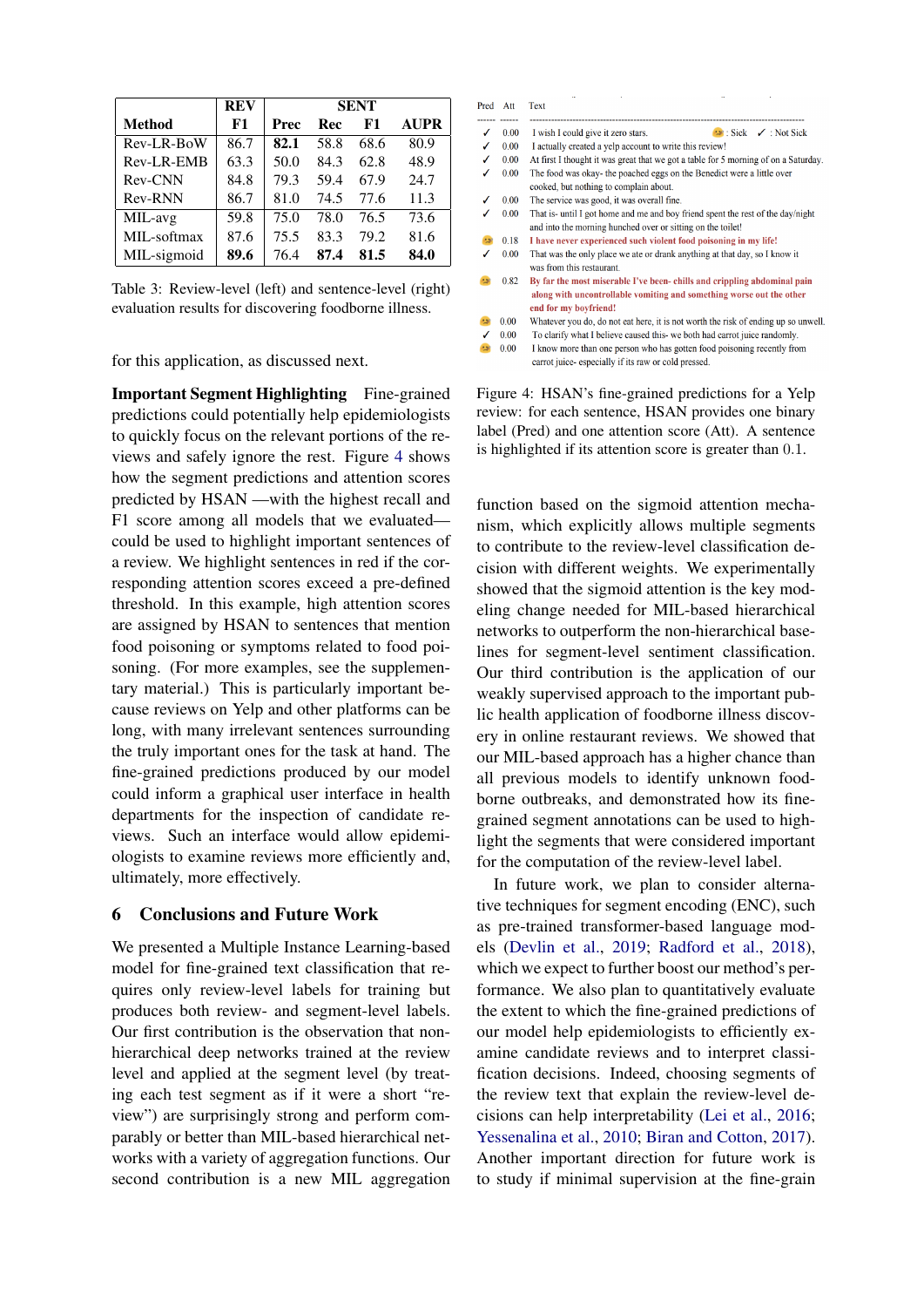level, either in the form of expert labels or rationales [\(Bao et al.,](#page-8-18) [2018\)](#page-8-18), could effectively guide the weakly supervised models. This kind of supervision is especially desirable to satisfy prior beliefs about the intended role of fine-grained predictions in downstream applications. We believe that building this kind of fine-grained models is particularly desirable when model predictions are used by humans to take concrete actions in the real world.

#### Acknowledgments

We thank the anonymous reviewers for their constructive feedback. This material is based upon work supported by the National Science Foundation under Grant No. IIS-15-63785.

## References

- <span id="page-8-0"></span>Stuart Andrews, Ioannis Tsochantaridis, and Thomas Hofmann. 2003. Support vector machines for multiple-instance learning. In *Advances in Neural Information Processing Systems*, pages 577–584.
- <span id="page-8-3"></span>Stefanos Angelidis and Mirella Lapata. 2018. Multiple instance learning networks for fine-grained sentiment analysis. *Transactions of the Association for Computational Linguistics*, 6:17–31.
- <span id="page-8-5"></span>Sanjeev Arora, Yingyu Liang, and Tengyu Ma. 2017. A simple but tough-to-beat baseline for sentence embeddings. In *Proceedings of the 5th International Conference on Learning Representations*.
- <span id="page-8-9"></span>Dzmitry Bahdanau, Kyunghyun Cho, and Yoshua Bengio. 2015. Neural machine translation by jointly learning to align and translate. In *Proceedings of the 3rd International Conference on Learning Representations*.
- <span id="page-8-18"></span>Yujia Bao, Shiyu Chang, Mo Yu, and Regina Barzilay. 2018. Deriving machine attention from human rationales. In *Proceedings of the 2018 Conference on Empirical Methods in Natural Language Processing*.
- <span id="page-8-17"></span>Or Biran and Courtenay Cotton. 2017. Explanation and justification in machine learning: A survey. In *IJCAI-17 Workshop on Explainable AI (XAI)*.
- <span id="page-8-13"></span>Marc-Andre Carbonneau, Veronika Cheplygina, Eric ´ Granger, and Ghyslain Gagnon. 2018. Multiple instance learning: A survey of problem characteristics and applications. *Pattern Recognition*, 77:329–353.
- <span id="page-8-8"></span>Misha Denil, Alban Demiraj, and Nando de Freitas. 2014. Extraction of salient sentences from labelled documents. *Technical report, University of Oxford*.
- <span id="page-8-7"></span>Jacob Devlin, Ming-Wei Chang, Kenton Lee, and Kristina Toutanova. 2019. Bert: Pre-training of deep bidirectional transformers for language understanding. In *Proceedings of the 2019 Conference of*

*the North American Chapter of the Association for Computational Linguistics: Human Language Technologies*.

- <span id="page-8-15"></span>Qiming Diao, Minghui Qiu, Chao-Yuan Wu, Alexander J Smola, Jing Jiang, and Chong Wang. 2014. Jointly modeling aspects, ratings and sentiments for movie recommendation (JMARS). In *Proceedings of the 20th ACM SIGKDD International Conference on Knowledge Discovery and Data Mining*, pages 193–202.
- <span id="page-8-11"></span>Thomas Effland, Anna Lawson, Sharon Balter, Katelynn Devinney, Vasudha Reddy, HaeNa Waechter, Luis Gravano, and Daniel Hsu. 2018. Discovering foodborne illness in online restaurant reviews. *Journal of the American Medical Informatics Association*.
- <span id="page-8-19"></span>Bradley Efron and Robert J Tibshirani. 1994. *An introduction to the bootstrap*. CRC Press.
- <span id="page-8-1"></span>Thomas Gärtner, Peter A Flach, Adam Kowalczyk, and Alexander J Smola. 2002. Multi-instance kernels. In *Proceedings of the International Conference on Machine Learning*, volume 2, pages 179–186.
- <span id="page-8-12"></span>Jenine K Harris, Leslie Hinyard, Kate Beatty, Jared B Hawkins, Elaine O Nsoesie, Raed Mansour, and John S Brownstein. 2018. Evaluating the implementation of a Twitter-based foodborne illness reporting tool in the City of St. Louis Department of Health. *International Journal of Environmental Research and Public Health*, 15(5).
- <span id="page-8-10"></span>Jenine K Harris, Raed Mansour, Bechara Choucair, Joe Olson, Cory Nissen, and Jay Bhatt. 2014. Health department use of social media to identify foodborne illness-Chicago, Illinois, 2013-2014. *Morbidity and Mortality Weekly Report*, 63(32):681–685.
- <span id="page-8-4"></span>Maximilian Ilse, Jakub M Tomczak, and Max Welling. 2018. Attention-based deep multiple instance learning. In *Proceedings of the 36th International Conference on Machine Learning*.
- <span id="page-8-6"></span>Yoon Kim. 2014. Convolutional neural networks for sentence classification. In *Proceedings of the 2014 Conference on Empirical Methods in Natural Language Processing*, pages 1746–1751.
- <span id="page-8-14"></span>Yoon Kim, Carl Denton, Luong Hoang, and Alexander M Rush. 2017. Structured attention networks. In *Proceedings of the 5th International Conference on Learning Representations*.
- <span id="page-8-2"></span>Dimitrios Kotzias, Misha Denil, Nando De Freitas, and Padhraic Smyth. 2015. From group to individual labels using deep features. In *Proceedings of the 21st ACM SIGKDD International Conference on Knowledge Discovery and Data Mining*, pages 597–606.
- <span id="page-8-16"></span>Tao Lei, Regina Barzilay, and Tommi Jaakkola. 2016. Rationalizing neural predictions. In *Proceedings of the 2016 Conference on Empirical Methods in Natural Language Processing*, pages 107–117.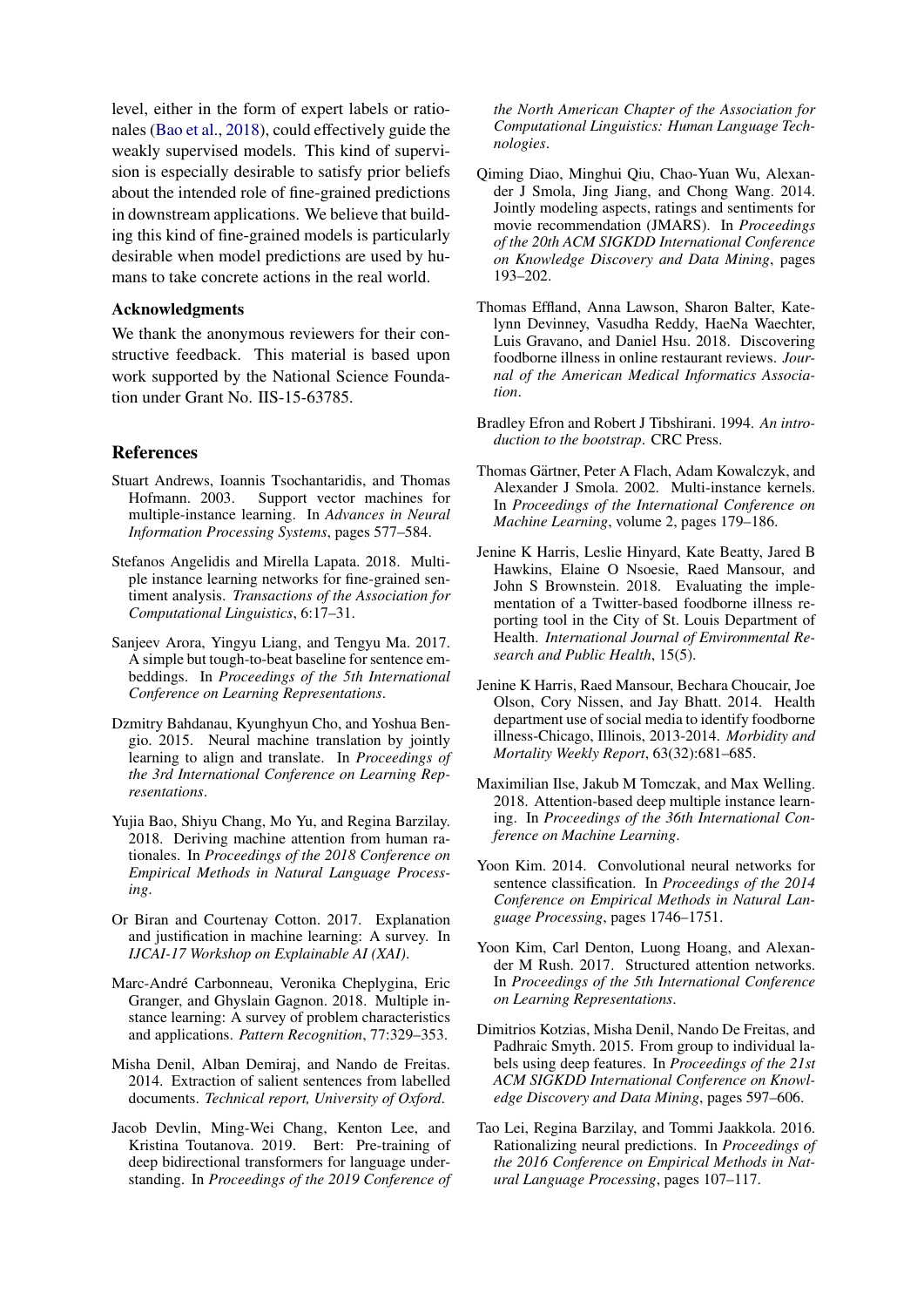- <span id="page-9-15"></span>Jure Leskovec, Anand Rajaraman, and Jeffrey David Ullman. 2014. *Mining of massive datasets*. Cambridge University Press.
- <span id="page-9-13"></span>Tomas Mikolov, Ilya Sutskever, Kai Chen, Greg S Corrado, and Jeff Dean. 2013. Distributed representations of words and phrases and their compositionality. In *Advances in Neural Information Processing Systems*, pages 3111–3119.
- <span id="page-9-2"></span>Nikolaos Pappas and Andrei Popescu-Belis. 2014. Explaining the stars: Weighted multiple-instance learning for aspect-based sentiment analysis. In *Proceedings of the 2014 Conference on Empirical Methods in Natural Language processing*, pages 455–466.
- <span id="page-9-3"></span>Nikolaos Pappas and Andrei Popescu-Belis. 2017. Explicit document modeling through weighted multiple-instance learning. *Journal of Artificial Intelligence Research*, 58:591–626.
- <span id="page-9-7"></span>Alec Radford, Karthik Narasimhan, Tim Salimans, and Ilya Sutskever. 2018. Improving language understanding by generative pre-training. *https://blog.openai.com/language-unsupervised*.
- <span id="page-9-11"></span>Marek Rei and Anders Søgaard. 2018. Zero-shot sequence labeling: transferring knowledge from sentences to tokens. In *Proceedings of the 2018 Conference of the North American Chapter of the Association for Computational Linguistics: Human Language Technologies*, volume 1, pages 293–302.
- <span id="page-9-9"></span>Adam Sadilek, Henry A Kautz, Lauren DiPrete, Brian Labus, Eric Portman, Jack Teitel, and Vincent Silenzio. 2016. Deploying nEmesis: Preventing foodborne illness by data mining social media. In *Proceedings of the AAAI Conference on Artificial Intelligence*, pages 3982–3990.
- <span id="page-9-10"></span>Sheng-syun Shen and Hung-yi Lee. 2016. Neural attention models for sequence classification: Analysis and application to key term extraction and dialogue act detection. In *Proceedings of INTERSPEECH*, pages 2716–2720.
- <span id="page-9-1"></span>Oscar Täckström and Ryan McDonald. 2011. Discovering fine-grained sentiment with latent variable structured prediction models. In *European Conference on Information Retrieval*, pages 368–374.
- <span id="page-9-12"></span>Duyu Tang, Bing Qin, and Ting Liu. 2015. Document modeling with gated recurrent neural network for sentiment classification. In *Proceedings of the 2015 Conference on Empirical Methods in Natural Language Processing*, pages 1422–1432.
- <span id="page-9-4"></span>John Wieting, Mohit Bansal, Kevin Gimpel, and Karen Livescu. 2015. Towards universal paraphrastic sentence embeddings. *In Proceedings of the 3rd International Conference on Learning Representations*.
- <span id="page-9-5"></span>John Wieting and Kevin Gimpel. 2017. Revisiting recurrent networks for paraphrastic sentence embeddings. In *Proceedings of the 55th Annual Meeting of the Association for Computational Linguistics*, volume 1, pages 2078–2088.
- <span id="page-9-6"></span>Zichao Yang, Diyi Yang, Chris Dyer, Xiaodong He, Alex Smola, and Eduard Hovy. 2016. Hierarchical attention networks for document classification. In *Proceedings of the 2016 Conference of the North American Chapter of the Association for Computational Linguistics: Human Language Technologies*, pages 1480–1489.
- <span id="page-9-0"></span>Ainur Yessenalina, Yisong Yue, and Claire Cardie. 2010. Multi-level structured models for documentlevel sentiment classification. In *Proceedings of the 2010 Conference on Empirical Methods in Natural Language Processing*, pages 1046–1056.
- <span id="page-9-14"></span>Matthew D Zeiler. 2012. Adadelta: an adaptive learning rate method. *arXiv preprint arXiv:1212.5701*.
- <span id="page-9-8"></span>Zhi-Hua Zhou, Yu-Yin Sun, and Yu-Feng Li. 2009. Multi-instance learning by treating instances as non-IID samples. In *Proceedings of the 26th International Conference on Machine Learning*, pages 1249–1256.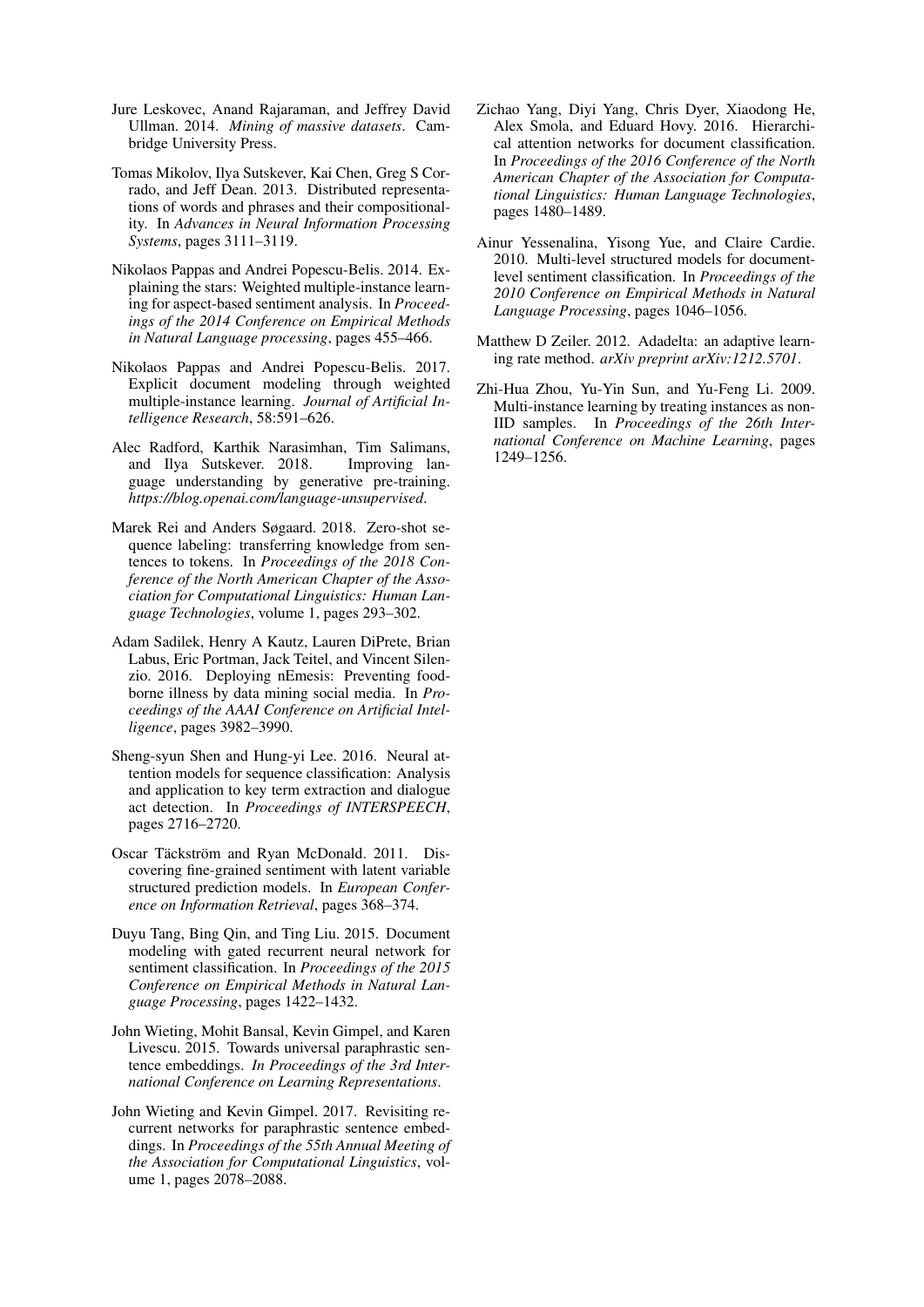## A Appendix

## A.1 Sentiment Classification

In this section, for reproducibility, we discuss all details of the datasets (Section [A.1.1\)](#page-10-0) as well as the configuration of the techniques and the evaluation methodology (Section [A.1.2\)](#page-10-1) for the sentiment classification experiments.

## <span id="page-10-0"></span>A.1.1 Datasets

The Yelp'13 corpus [\(Tang et al.,](#page-9-12) [2015\)](#page-9-12) contains 335,018 user reviews of local businesses. Each review includes a 5-star rating ranging from 1 (negative) to 5 stars (positive). The IMDB corpus [\(Diao](#page-8-15) [et al.,](#page-8-15) [2014\)](#page-8-15) contains 348,415 movie reviews with ratings ranging from 1 (negative) to 10 stars (positive). For both corpora, training (80%), validation (10%), and test (10%) sets are provided.

For evaluation, we use the SPOT-Yelp and SPOT-IMDB datasets. These datasets contain 100 Yelp reviews and 97 IMDB reviews from the Yelp'13 and IMDB test sets, respectively. Each dataset has been segmented both at sentences (SPOT-\*-SENT) and EDUs (SPOT-\*-EDU). The test sets have 3 labels (Table 1): "negative," "neutral," and "positive." For more statistics, see Tables 1 and 2 in reference [\(Angelidis and Lapata,](#page-8-3) [2018\)](#page-8-3), as well as Table 1 in this paper.

## <span id="page-10-1"></span>A.1.2 Implementation Details

<span id="page-10-3"></span>Model Parameters For a fair comparison, all the MIL-\* models have the same parameter configuration as MILNET (Section 5.3 in [Ange](#page-8-3)[lidis and Lapata](#page-8-3) [\(2018\)](#page-8-3)). For all models using word embeddings (i.e., Seg-\*, Rev-\*, MIL- \*), we initialize the word embeddings using 300 dimensional ( $k = 300$ ) pre-trained word2vec embeddings [\(Mikolov et al.,](#page-9-13) [2013\)](#page-9-13). For the CNNs we use kernels of size 3, 4, and 5 words, 100 feature maps per kernel, stride of size 1, and max-overtime pooling to get fixed-size segment encodings (resulting in  $\ell = 300$ ). For the forward and backward GRUs we use hidden vectors with 50 dimensions  $(n = 2 \cdot 50 = 100)$ , while for the attention mechanism we use vectors of 100 dimensions  $(m = 100)$ . We use dropout (with rate 0.5) on the word embeddings and the internal GRU states. We use L2 regularization for the softmax classifier.

Training and Validation Procedure We segment the training and validation reviews into sen-

 $t$ ences<sup>[3](#page-10-2)</sup> and use the available review labels for training our model, over 5 classes for Yelp'13 and 10 classes for IMDB. We group the training reviews in mini-batches of 200 reviews so that reviews under the same mini-batch have a similar number of segments M. Thus, we allow for training the models using different values of M per batch while at the same time we minimize the amount of zero-padding, leading to more efficient training. As an objective function, we use the negative log-likelihood of the model parameters. We train our models using the Adadelta optimizer [\(Zeiler,](#page-9-14) [2012\)](#page-9-14) (with learning rate 0.005) for up to 50 epochs and we stop the training process if the validation loss does not decrease for more than 10 epochs. We fine-tune the model parameters on the validation set.

Evaluation Procedure While the training and validation sets have 5 labels, for Yelp'13, and 10 labels, for IMDB, the test sets have 3 labels. During evaluation, we address this discrepancy by following the same procedure as in [Angelidis](#page-8-3) [and Lapata](#page-8-3) [\(2018\)](#page-8-3) to map the segment probability distributions from 5 classes–for Yelp'13–and 10 classes—for IMDB–to 3 classes, namely, "negative," "neutral," and "positive":

- 1. We map the predicted probability distribution  $p_i$  for each segment  $s_i$  into a polarity score  $g_{s_i} = \sum_{c_i} p_i^c \cdot w^c \in [-1,1]$ , where  $w =$  $\langle w^1, \ldots, w^C | w^c \in [-1,1] \rangle$ . The weights  $w_c$  are spaced uniformly such that  $w^{c+1}$  –  $w^c = \frac{2}{C-1}$ . In particular, for the 5-class setting (Yelp) we get:  $w = \langle -1, -0.5, 0, 0.5, 1 \rangle$ , while for the 10-class setting (IMDB) we get:  $w = \{-1, -0.778, -0.556, -0.333, \}$  $-0.111, 0.111, 0.333, 0.556, 0.778, 1$ .
- 2. We compute a gated polarity score  $g'_{s_i} = \alpha_i$ .  $g_{s_i}$ , where  $\alpha_i$  is the attention weight assigned to  $s_i$  by the model.
- 3. We map each score  $g'_{s_i}$  to one of the 3 discrete labels using two thresholds  $t_1, t_2 \in [-1, 1]$ : segment  $s_i$  is classified as "negative" if  $g'_{s_i}$  <  $t_1$ , "positive" if  $g'_{s_i} > t_2$ , and "neutral" otherwise.

We evaluate the models using the macro-averaged F1 score. We determine the value of the  $t_1$  and  $t_2$ 

<span id="page-10-2"></span><sup>&</sup>lt;sup>3</sup>We do not segment the reviews into EDUs, because this procedure requires the use of a Rhetorical Structure Theory parser, which does not exist for every language. Instead, we opt for a language independent model. At test time, the same model is applied on both sentences and EDUs.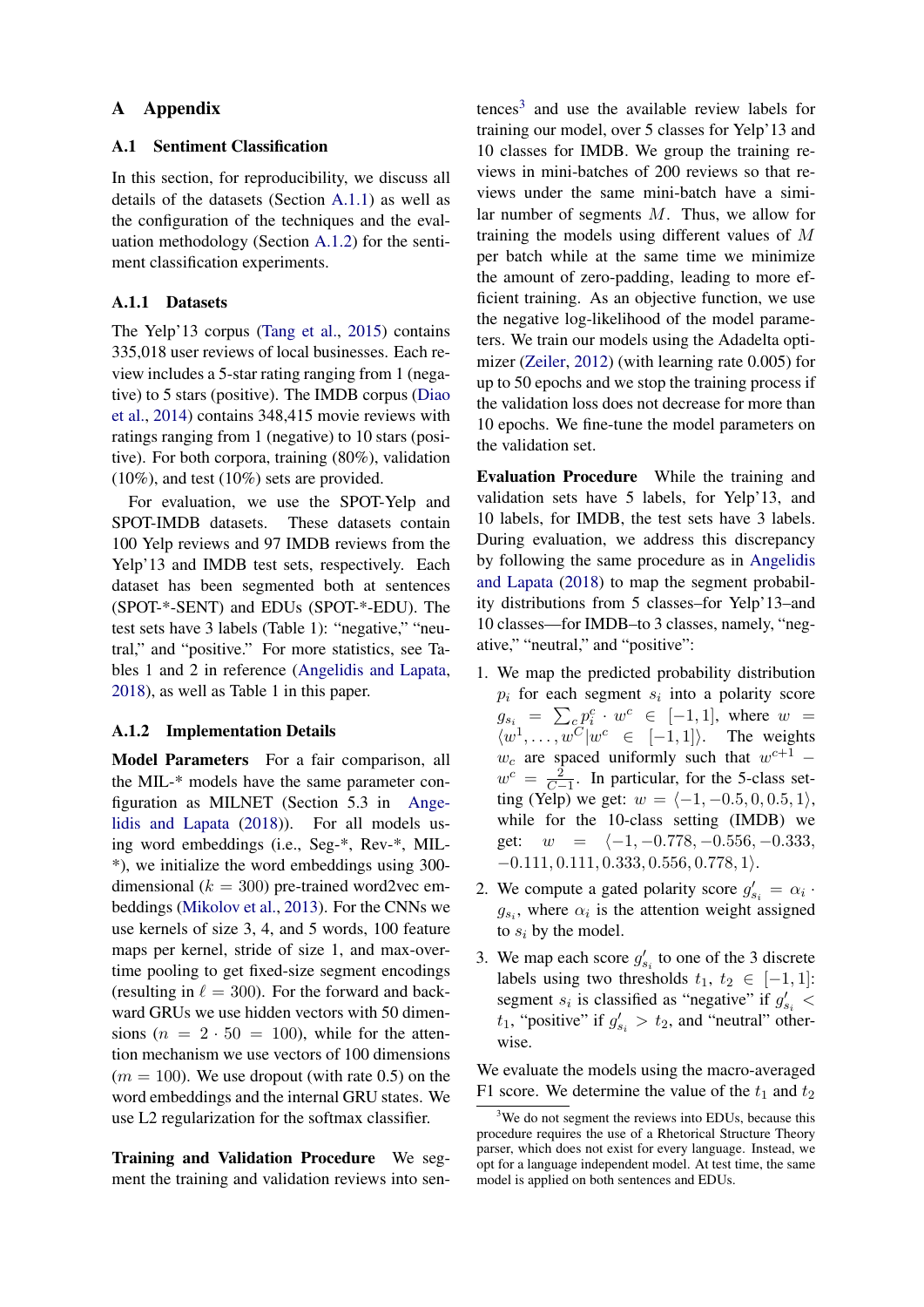<span id="page-11-1"></span>

|             | <b>Review-Level Evaluation</b> |       |                       | <b>Sentence-Level Evaluation</b> |       |       |       |       |             |
|-------------|--------------------------------|-------|-----------------------|----------------------------------|-------|-------|-------|-------|-------------|
| Model       | Prec                           | Rec   | $F1(95\% \text{ CI})$ | <b>AUPR (95% CI)</b>             | Acc   | Prec  | Rec   | F1    | <b>AUPR</b> |
| KWRD1       | 0.801                          | 0.581 | 0.673(0.646, 0.699)   | 0.194(0.179, 0.208)              | 0.850 | 0.806 | 0.342 | 0.481 | 0.408       |
| KWRD2       | 0.532                          | 0.898 | 0.668(0.647, 0.689)   | 0.033(0.027, 0.040)              | 0.890 | 0.778 | 0.640 | 0.703 | 0.572       |
| Rev-LR-BoW  | 0.853                          | 0.882 | 0.867(0.852, 0.882)   | 0.914(0.900, 0.929)              | 0.891 | 0.821 | 0.588 | 0.685 | 0.809       |
| Rev-LR-EMB  | 0.704                          | 0.574 | 0.633(0.513, 0.714)   | 0.696(0.649, 0.755)              | 0.797 | 0.500 | 0.843 | 0.628 | 0.489       |
| Rev-CNN     | 0.803                          | 0.898 | 0.848(0.832, 0.866)   | 0.935(0.923, 0.946)              | 0.887 | 0.793 | 0.594 | 0.679 | 0.247       |
| Rev-RNN     | 0.856                          | 0.878 | 0.867(0.849, 0.884)   | 0.929(0.915, 0.942)              | 0.913 | 0.810 | 0.745 | 0.776 | 0.113       |
| MIL-avg     | 0.674                          | 0.537 | 0.598(0.485, 0.682)   | 0.643(0.596, 0.708)              | 0.903 | 0.750 | 0.780 | 0.765 | 0.736       |
| MIL-softmax | 0.829                          | 0.928 | 0.876(0.859, 0.890)   | 0.941(0.926, 0.994)              | 0.912 | 0.755 | 0.833 | 0.792 | 0.816       |
| MIL-sigmoid | 0.865                          | 0.929 | 0.896(0.882, 0.910)   | 0.913(0.887, 0.926)              | 0.920 | 0.764 | 0.874 | 0.815 | 0.840       |

Table 4: Review-level (left) and sentence-level (right) evaluation results for discovering foodborne illness in Yelp reviews.

thresholds using 10-fold cross-validation and report the mean scores across the 10 folds.

## A.2 Discovering Foodborne Illness

In this section, for reproducibility, we discuss all details of the datasets (Section [A.2.1\)](#page-11-0) as well as the configuration of the techniques and the evaluation methodology (Section [A.2.3\)](#page-12-0) for the experiments regarding the foodborne application.

#### <span id="page-11-0"></span>A.2.1 Datasets

We use the same training and test sets as in [\(Ef](#page-8-11)[fland et al.,](#page-8-11) [2018\)](#page-8-11). The review-level training set ("Silver" set in [\(Effland et al.,](#page-8-11) [2018\)](#page-8-11)) contains 21,551 (5,895 "Sick," 15,656 "Not Sick") reviews posted before January 1, 2017. The review-level test set contains 2,975 (949 "Sick," 2,026 "Not Sick") reviews posted after January 1, 2017. Sample weights are also calculated to account for the selection bias in this dataset [\(Effland et al.,](#page-8-11) [2018\)](#page-8-11).

To test the ability of the models to detect sentences of the "Sick" reviews discussing food poisoning, epidemiologists annotated each sentence for 437 out of the 949 "Sick" test reviews. Given a review for labeling, epidemiologists read the whole review text and decided on the label for each sentence. This led to 3,114 labeled sentences (630 "Sick," 2,484 "Not Sick"). For this application, EDU-level labels were not available, so we consider only sentences as review segments.

#### A.2.2 Implementation Details

Model Parameters For the \*-BoW classifiers. the review text is encoded as a bag-of-words vector including n-grams (for  $n=1$ , 2, and 3) and each term is weighted using the Term Frequency-Inverse Document Frequency (TF-IDF) statistic [\(Leskovec et al.,](#page-9-15) [2014\)](#page-9-15). For the Rev-\* and MIL-\* classifiers, we use the same model parameter configuration as in Section [A.1.2.](#page-10-3) We initialize the word embeddings using 300-dimensional pretrained word2vec embeddings.

Training and Validation Procedure We split the review-level training set into training (90%) and validation (10%) sets, randomly stratified by label and sample weight. We do not use any sentence-level labels for training. We group the training reviews in mini-batches of 200 reviews so that reviews under the same mini-batch have a similar number of segments. We train our models using the Adadelta optimizer for up to 50 epochs and we stop the training process if the validation loss does not decrease for more than 10 epochs. We fine-tune the model parameters on the validation set with respect to the F1 score.

Evaluation Procedure Given a test review, we predict a label for each sentence and aggregate the sentence predictions to get a single review prediction. For review-level classification, we use the review prediction, while for sentence-level evaluation we use the individual sentence predictions. The segment-level confidence scores are computed by multiplying the segment probability for the "Sick" class with its attention weight. To account for the selection bias in the reviewlevel test set, we compute precision and recall using sample weights [\(Effland et al.,](#page-8-11) [2018\)](#page-8-11). Because of the class imbalance at both the review and sentence levels, we report precision, recall, F1 score, and area under the precision-recall curve (AUPR). Also, we follow [Effland et al.](#page-8-11) [\(2018\)](#page-8-11) and estimate 95% confidence intervals (95% CI) for the F1 and AUPR metrics using the percentile bootstrap method [\(Efron and Tibshirani,](#page-8-19) [1994\)](#page-8-19) with sampled test sets of 1,000 reviews. For sentence-level classification, we also report the accuracy score.